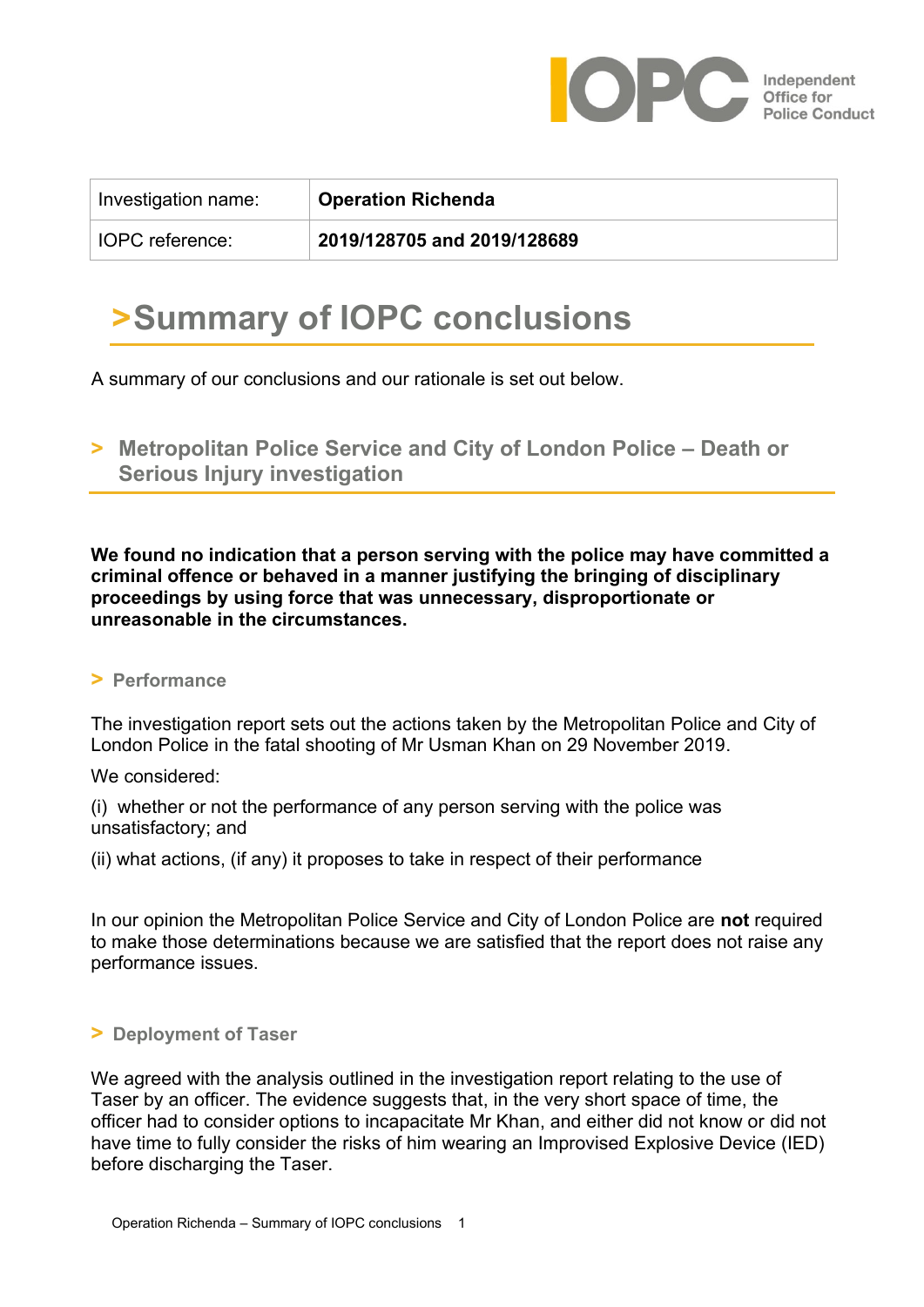We advised that the officer may benefit from a reminder about the risk of Taser use when there is a suspected IED.

### **> Use of lethal force**

We are of the opinion that the evidence strongly supports:

- that officers had no other reasonable option but to shoot Mr Khan to immediately incapacitate him
- the officers' accounts that they stopped shooting once Mr Khan had stopped moving and therefore no longer presented a threat to life
- that officers did only what they honestly and instinctively thought was necessary for the legitimate purpose of their own defence and to prevent crimes being committed against others

## **> Summary of rationale**

We viewed the council CCTV, National Police Air Service footage and some of the extracts of the body-worn video. The evidence strongly supports that officers who used force against Mr Khan genuinely and reasonably believed the following:

- He posed an imminent threat to life.
- He was wearing what they believed to be a viable IED which he could detonate at any time.

The evidence strongly supports that:

- officers were aware Mr Khan had just inflicted very serious violence on members of the public in Fishmonger's Hall
- the officers and members of the public were well within what could be considered a safe cordon distance according to the training they had received

# **> Organisational Learning**

Throughout this investigation, we carefully considered whether there were any opportunities for learning or improvement. We make learning recommendations to improve policing and public confidence in the police complaints system and to prevent a recurrence of similar incidents

In February 2020, we attended a meeting with the senior leadership team for National Police Chiefs' Council armed policing. As a result of that meeting, the following occurred:

• Revisions were made to the Authorised Professional Practice for armed policing, including some additional emphasis in the critical shot content regarding the